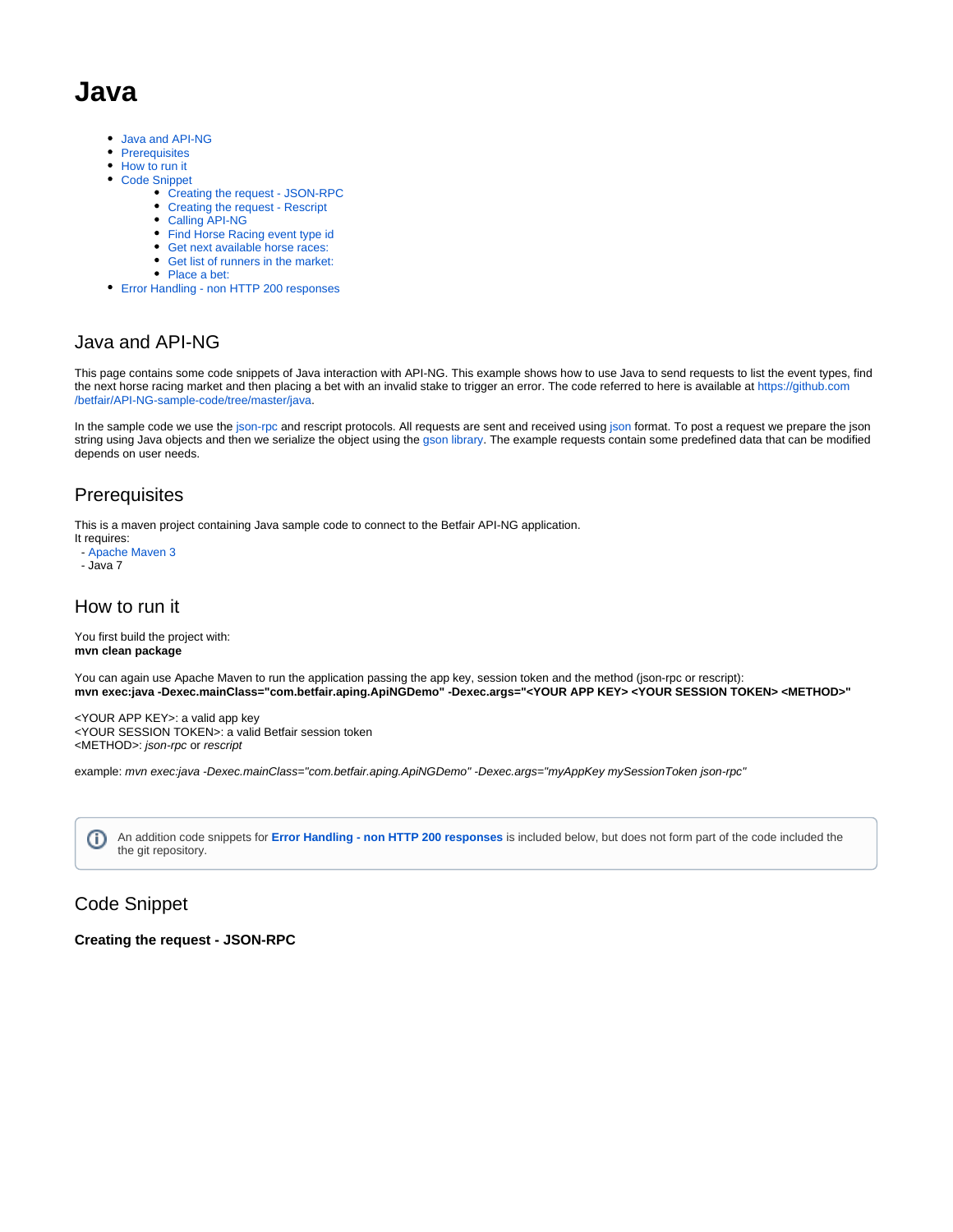```
String requestString;
//Handling the JSON-RPC request
JsonrpcRequest request = new JsonrpcRequest();
request.setId("1");
request.setMethod(ApiNGDemo.getProp().getProperty("SPORTS_APING_V1_0") + operation);
request.setParams(params);
requestString = JsonConverter.convertToJson(request);
if(ApiNGDemo.isDebug())
         System.out.println("\nRequest: "+requestString);
//We need to pass the "sendPostRequest" method a string in util format: requestString
HttpUtil requester = new HttpUtil();
return requester.sendPostRequestJsonRpc(requestString, operation, appKey, ssoToken);
```
#### <span id="page-1-0"></span>**Creating the request - Rescript**

```
String requestString;
         //Handling the Rescript request
         params.put("id", 1);
        requestString = JsonConverter.convertToJson(params);
         if(ApiNGDemo.isDebug())
             System.out.println("\nRequest: "+requestString);
         //We need to pass the "sendPostRequest" method a string in util format: requestString
        HttpUtil requester = new HttpUtil();
         String response = requester.sendPostRequestRescript(requestString, operation, appKey, ssoToken);
         if(response != null)
             return response;
         else
             throw new APINGException();
```
<span id="page-1-1"></span>**Calling API-NG**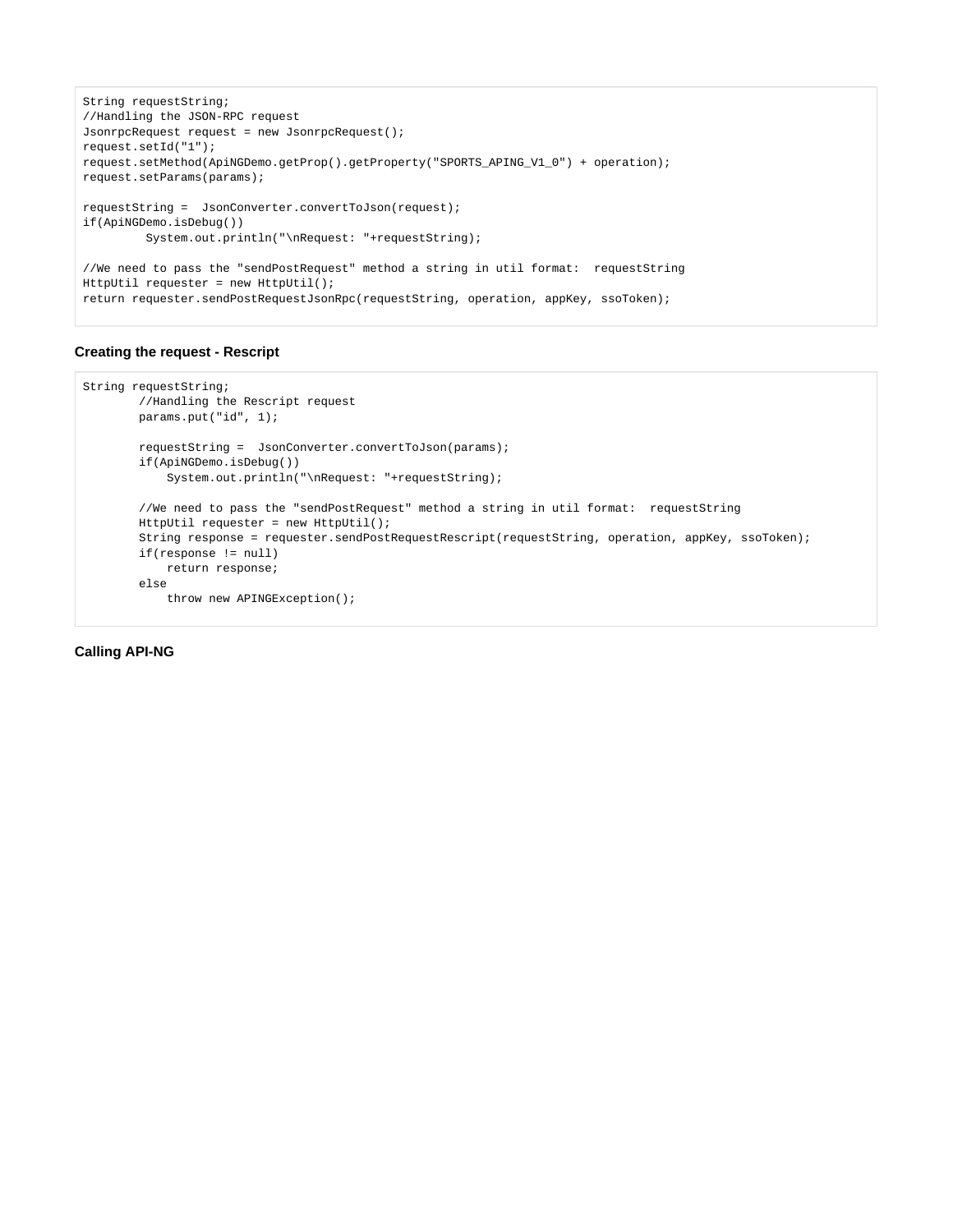```
String jsonRequest = param;
HttpPost post = new HttpPost(URL);
String resp = null;
try {
            post.setHeader(HTTP_HEADER_CONTENT_TYPE, ApiNGDemo.getProp().getProperty("APPLICATION_JSON"));
            post.setHeader(HTTP_HEADER_ACCEPT, ApiNGDemo.getProp().getProperty("APPLICATION_JSON"));
            post.setHeader(HTTP_HEADER_ACCEPT_CHARSET, ApiNGDemo.getProp().getProperty("ENCODING_UTF8"));
            post.setHeader(HTTP_HEADER_X_APPLICATION, appKey);
            post.setHeader(HTTP_HEADER_X_AUTHENTICATION, ssoToken);
            post.setEntity(new StringEntity(jsonRequest, ApiNGDemo.getProp().getProperty("ENCODING_UTF8")));
            HttpClient httpClient = new DefaultHttpClient();
            HttpParams httpParams = httpClient.getParams();
            HttpConnectionParams.setConnectionTimeout(httpParams, new Integer(ApiNGDemo.getProp().getProperty
("TIMEOUT")).intValue());
            HttpConnectionParams.setSoTimeout(httpParams, new Integer(ApiNGDemo.getProp().getProperty
("TIMEOUT")).intValue());
            resp = httpClient.execute(post, reqHandler);
         } catch (UnsupportedEncodingException e1) {
            //Do something
         } catch (ClientProtocolException e) {
            //Do something
         } catch (IOException ioE){
            //Do something
         }
        return resp;
```
#### <span id="page-2-0"></span>**Find Horse Racing event type id**

```
MarketFilter marketFilter;
            marketFilter = new MarketFilter();
            Set<String> eventTypeIds = new HashSet<String>();
            System.out.println("1.(listEventTypes) Get all Event Types...\n");
           List<EventTypeResult> r = jsonOperations.listEventTypes(marketFilter, applicationKey, sessionToken);
            System.out.println("2. Extract Event Type Id for Horse Racing...\n");
            for (EventTypeResult eventTypeResult : r) {
                if(eventTypeResult.getEventType().getName().equals("Horse Racing")){
                    System.out.println("3. EventTypeId for \"Horse Racing\" is: " + eventTypeResult.
getEventType().getId()+"\n");
                    eventTypeIds.add(eventTypeResult.getEventType().getId().toString());
 }
 }
```
<span id="page-2-1"></span>**Get next available horse races:**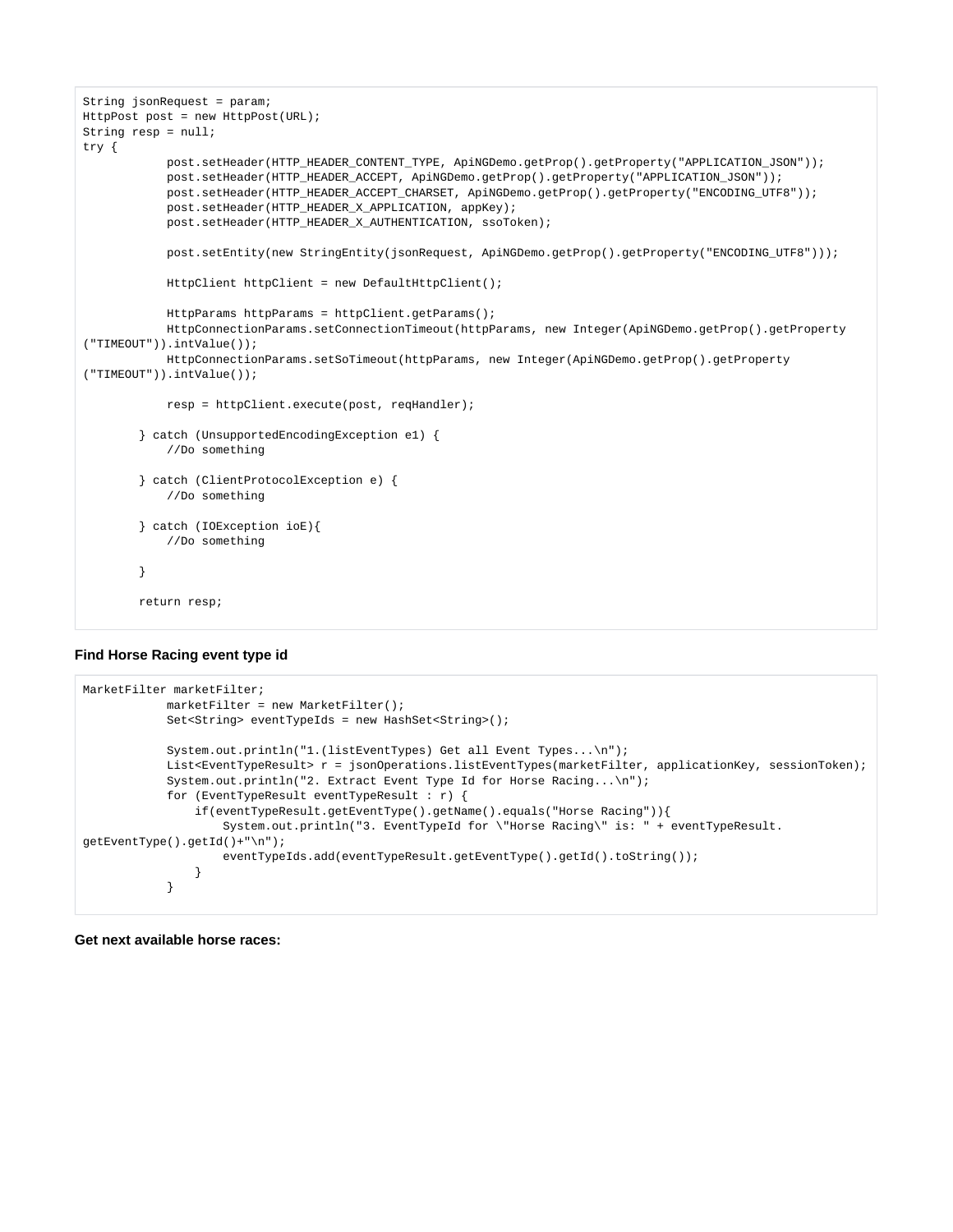```
System.out.println("4.(listMarketCataloque) Get next horse racing market in the UK...\n");
             TimeRange time = new TimeRange();
             time.setFrom(new Date());
             Set<String> countries = new HashSet<String>();
             countries.add("GB");
             Set<String> typesCode = new HashSet<String>();
             typesCode.add("WIN");
             marketFilter = new MarketFilter();
             marketFilter.setEventTypeIds(eventTypeIds);
             marketFilter.setMarketStartTime(time);
             marketFilter.setMarketCountries(countries);
             marketFilter.setMarketTypeCodes(typesCode);
             Set<MarketProjection> marketProjection = new HashSet<MarketProjection>();
             marketProjection.add(MarketProjection.COMPETITION);
             marketProjection.add(MarketProjection.EVENT);
             marketProjection.add(MarketProjection.EVENT_TYPE);
             marketProjection.add(MarketProjection.MARKET_DESCRIPTION);
             marketProjection.add(MarketProjection.RUNNER_DESCRIPTION);
             String maxResult = "1";
             List<MarketCatalogue> marketCatalogueResult = jsonOperations.listMarketCatalogue(marketFilter, 
marketProjection, MarketSort.FIRST_TO_START, maxResult,
                     applicationKey, sessionToken);
```
#### <span id="page-3-0"></span>**Get list of runners in the market:**

```
System.out.println("5. Print static marketId, name and runners....\n\cdot n");
            printMarketCatalogue(marketCatalogueResult.get(0));
             /**
             * ListMarketBook: get list of runners in the market, parameters:
              * marketId: the market we want to list runners
 *
\star/ System.out.println("6.(listMarketBook) Get volatile info for Market including best 3 exchange 
prices available...\n");
            String marketIdChosen = marketCatalogueResult.get(0).getMarketId();
            PriceProjection priceProjection = new PriceProjection();
            Set<PriceData> priceData = new HashSet<PriceData>();
            priceData.add(PriceData.EX_ALL_OFFERS);
            priceData.add(PriceData.EX_BEST_OFFERS);
            priceData.add(PriceData.EX_TRADED);
            priceData.add(PriceData.SP_AVAILABLE);
            priceData.add(PriceData.SP_TRADED);
            //In this case we don't need these objects so they are declared null
            OrderProjection orderProjection = null;
            MatchProjection matchProjection = null;
            String currencyCode = null;
            List<String> marketIds = new ArrayList<String>();
            marketIds.add(marketIdChosen);
            List<MarketBook> marketBookReturn = jsonOperations.listMarketBook(marketIds, priceProjection,
                     orderProjection, matchProjection, currencyCode, applicationKey, sessionToken);
```
#### <span id="page-3-1"></span>**Place a bet:**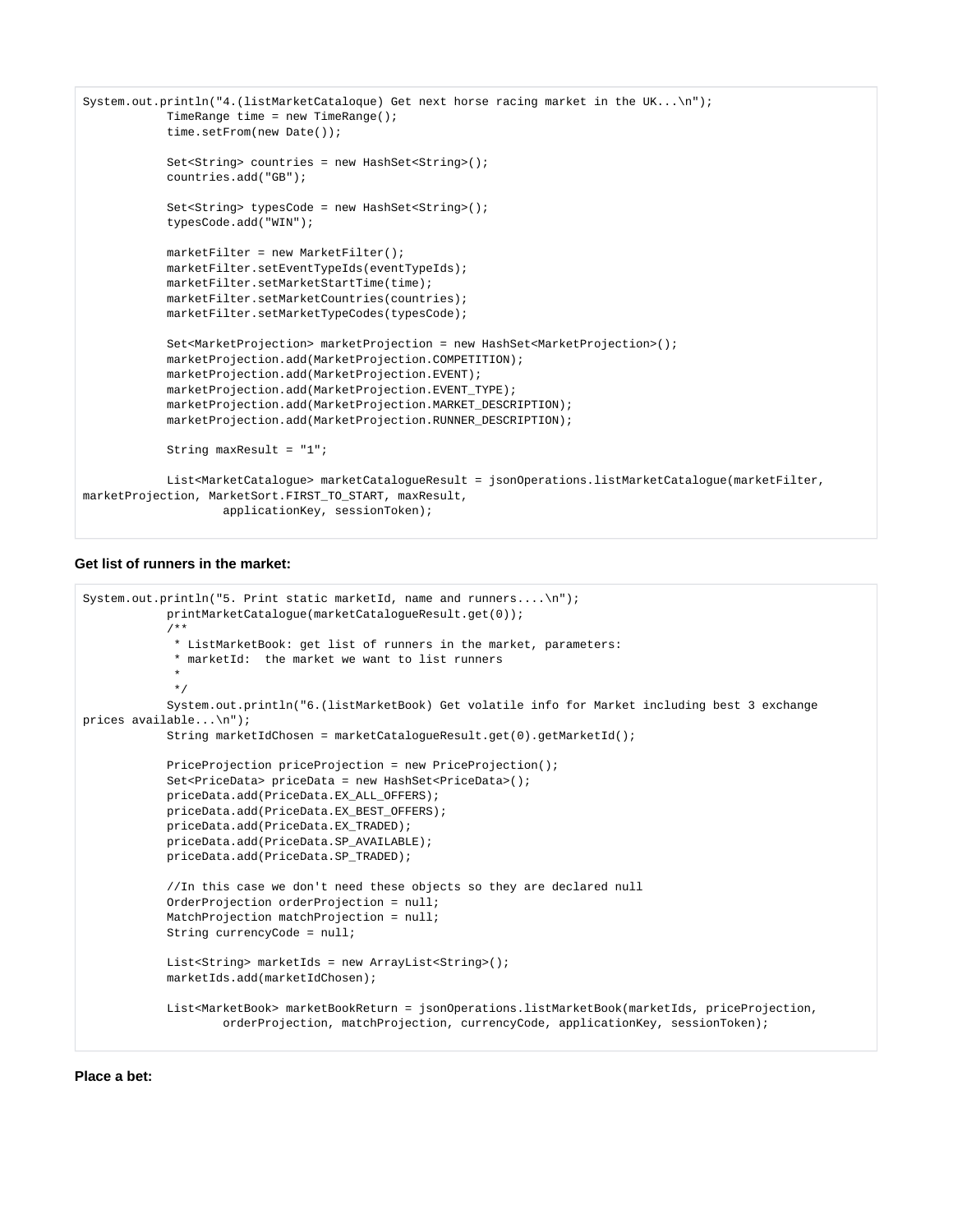```
long selectionId = 0i if ( marketBookReturn.size() != 0 ) {
                Runner runner = marketBookReturn.get(0).getRunners().get(0);
                 selectionId = runner.getSelectionId();
                 System.out.println("7. Place a bet below minimum stake to prevent the bet actually " +
                         "being placed for marketId: "+marketIdChosen+" with selectionId: "+selectionId+"...
\n\ln^n;
                List<PlaceInstruction> instructions = new ArrayList<PlaceInstruction>();
                PlaceInstruction instruction = new PlaceInstruction();
                 instruction.setHandicap(0);
                 instruction.setSide(Side.BACK);
                instruction.setOrderType(OrderType.LIMIT);
                LimitOrder limitOrder = new LimitOrder();
                limitOrder.setPersistenceType(PersistenceType.LAPSE);
                 //API-NG will return an error with the default size=0.01. This is an expected behaviour.
                 //You can adjust the size and price value in the "apingdemo.properties" file
                limitOrder.setPrice(getPrice());
                limitOrder.setSize(getSize());
                 instruction.setLimitOrder(limitOrder);
                 instruction.setSelectionId(selectionId);
                 instructions.add(instruction);
                String customerRef = "1";
                PlaceExecutionReport placeBetResult = jsonOperations.placeOrders(marketIdChosen, instructions, 
customerRef, applicationKey, sessionToken);
                 // Handling the operation result
                 if (placeBetResult.getStatus() == ExecutionReportStatus.SUCCESS) {
                     System.out.println("Your bet has been placed!!");
                     System.out.println(placeBetResult.getInstructionReports());
                 } else if (placeBetResult.getStatus() == ExecutionReportStatus.FAILURE) {
                     System.out.println("Your bet has NOT been placed :*( ");
                     System.out.println("The error is: " + placeBetResult.getErrorCode() + ": " + placeBetResult.
getErrorCode().getMessage());
                     System.out.println("Sorry, more luck next time\n\n");
 }
            } else {
                System.out.println("Sorry, no runners found\n\n");
 }
```
### <span id="page-4-0"></span>Error Handling - non HTTP 200 responses

The below guidance is for customers who are looking to handle additional HTTP responses other than the HTTP 200 success code when using Rescript requests.

**1. In RescriptResponseHandler we need to modify the handleResponse method so that an HttpResponseException is thrown for unsuccessful response**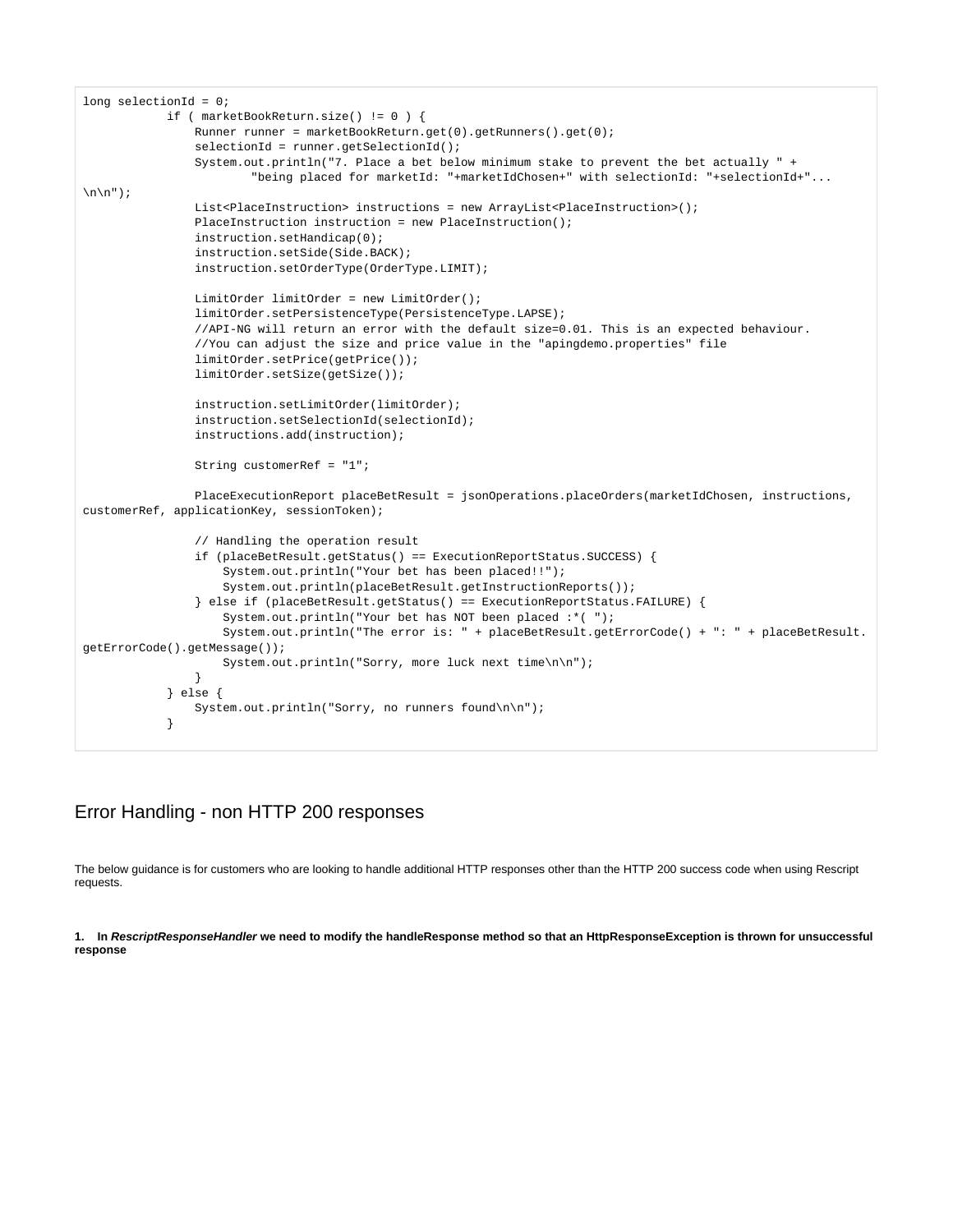```
public class RescriptResponseHandler implements
ResponseHandler<String> {
private static final String ENCODING_UTF_8 = "UTF-8";
    public String handleResponse(HttpResponse
response) throws ClientProtocolException, IOException {
        StatusLine statusLine =
response.getStatusLine();
        HttpEntity entity =
response.getEntity();
        String responseString =
EntityUtils.toString(entity,ENCODING_UTF_8);
         if
(statusLine.getStatusCode() != 200 ) {
            throw
new HttpResponseException(statusLine.getStatusCode(), responseString);
         }
        return entity == null ?
null : responseString;
     }
}
```
**2. In HttpUtil. sendPostRequest() we catch the HttpResponseException, convert the Json response and eventually throw an APINGException containing the error details:**

```
private String sendPostRequest(String param, String operation,
String appKey, String ssoToken, String URL, ResponseHandler<String>
reqHandler) throws APINGException {
         String jsonRequest =
param;
..….
……
resp = httpClient.execute(post, reqHandler);
         } catch
(UnsupportedEncodingException e1) {
```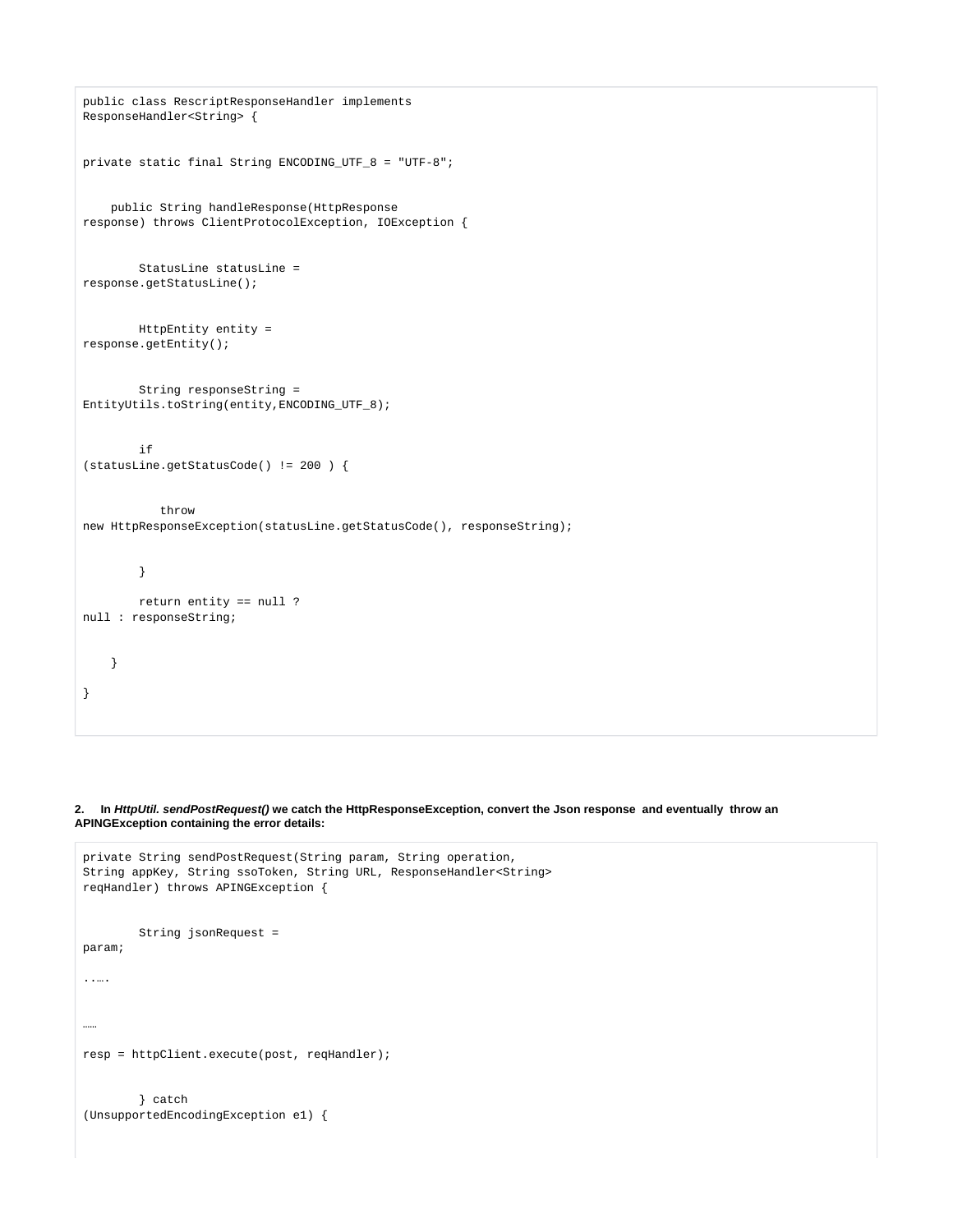```
//Do something
         }
catch(HttpResponseException ex){
ResponseError container = JsonConverter.convertFromJson(ex.getMessage(), new
TypeToken<ResponseError>() {}.getType());
APINGException apingException=container.getDetail().getAPINGException();
if(apingException==null){
apingException= new APINGException();
apingException.setErrorCode(container.getFaultcode());
apingException.setErrorDetails(container.getFaultstring());
}
throw apingException;
          }
        catch
(ClientProtocolException e) {
//Do something
         } catch (IOException
ioE){
//Do something
         }
        return resp;
```
**3. Notice that the error handling code from sendPostRequest uses a new class: ResponseError, which we are using to deserialize the error response**

```
public class ResponseError {
    private Detail detail;
    private String faultcode;
    private String faultstring;
     public String getFaultstring() {
         return faultstring;
```
}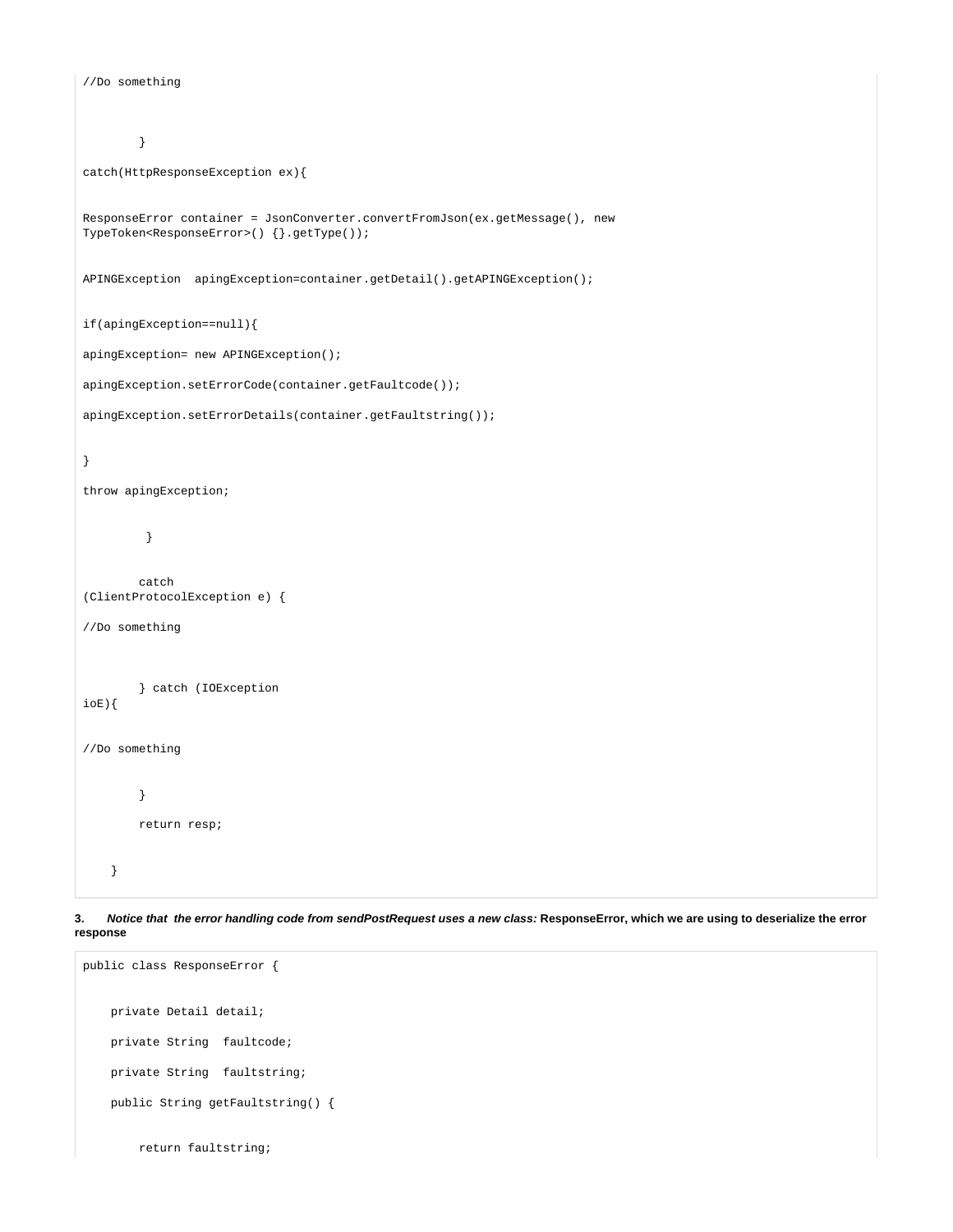```
 }
     public void setFaultstring(String faultstring)
{
        this.faultstring =
faultstring;
     }
     public String getFaultcode() {
        return faultcode;
     }
     public void setFaultcode(String faultcode) {
        this.faultcode =
faultcode;
     }
     public Detail getDetail() {
        return detail;
     }
     public void setDetail(Detail detail) {
         this.detail = detail;
     }
}
public class Detail {
     private APINGException APINGException;
    public APINGException getAPINGException() {
         return APINGException;
     }
     public void setAPINGException(APINGException
aPINGException) {
        APINGException =
aPINGException;
     }
```